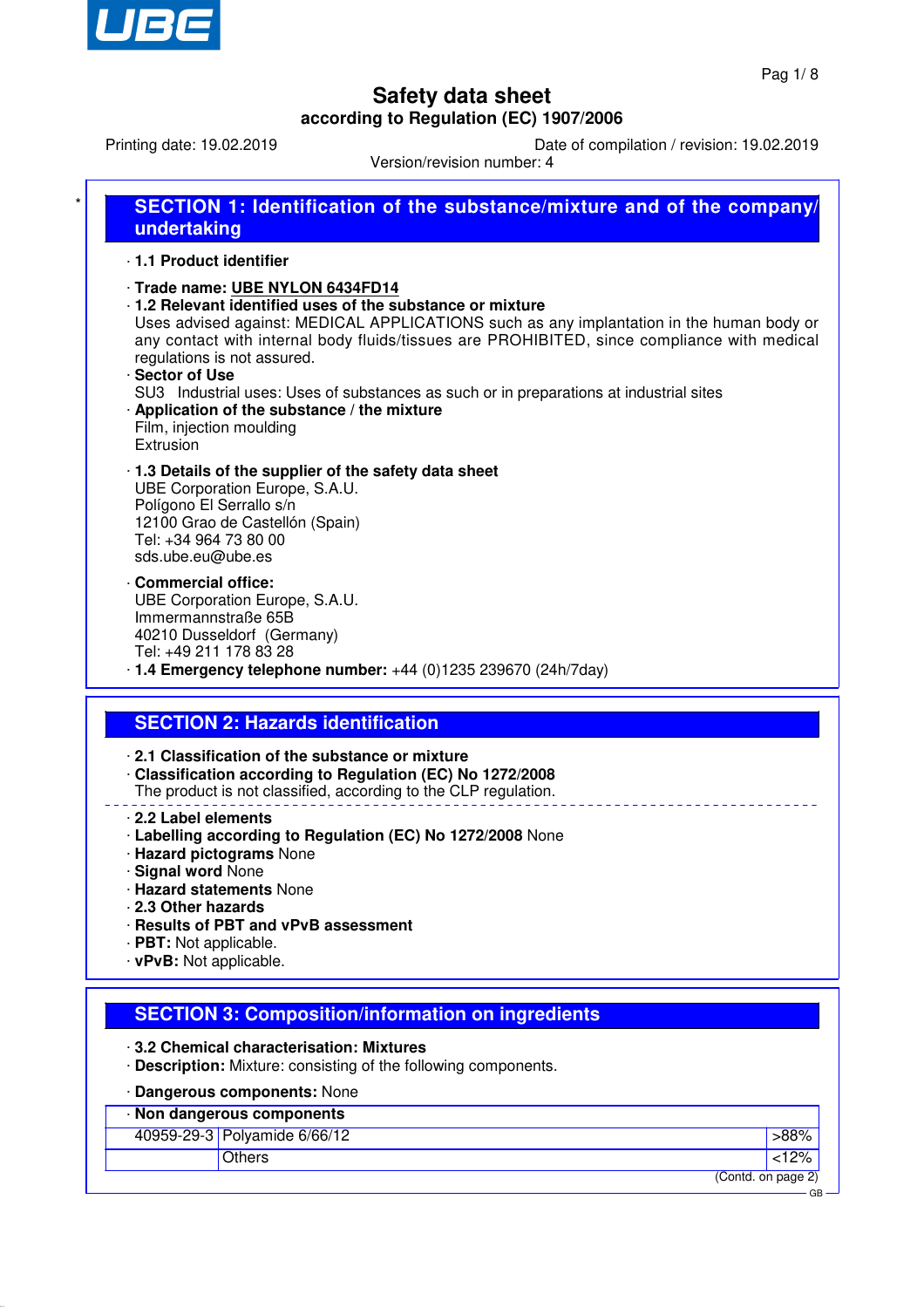

Printing date: 19.02.2019 Date of compilation / revision: 19.02.2019

Version/revision number: 4

**Trade name: UBE NYLON 6434FD14**

· **Additional information:** For the wording of the listed hazard phrases refer to section 16.

### **SECTION 4: First aid measures**

· **4.1 Description of first aid measures** · **General information:** Immediately remove any clothing soiled by the product. Take affected persons out into the fresh air. Seek medical treatment. · **After inhalation:** If exposed to vapors from heating and molding material , remove to fresh air . If symptoms, coughing and discomfort in nose and throat remain, get medical attention. · **After skin contact:** Immediately wash with water and soap and rinse thoroughly. If redness, itching or burning sensation develops, get medical attention. After contact with the molten product, cool rapidly with cold water. Do not pull solidified product off the skin. Seek medical treatment. · **After eye contact:** Immediately flush exposed area with copious amounts of water for at least 15 minutes. If redness, itching or burning sensation develops, do not rub eyes and immediately get medical attention. · **After swallowing:** Rinse out mouth and then drink plenty of water. Do not induce vomiting; call for medical help immediately. · **4.2 Most important symptoms and effects, both acute and delayed** At molten state, expected to cause burns to skin. Irreversible dermatitis will occur if you do not wash affected skin immediately and thoroughly. · **4.3 Indication of any immediate medical attention and special treatment needed** No specific treatment information is available. Symptomatic treatment is advisable **SECTION 5: Firefighting measures** · **5.1 Extinguishing media** · **Suitable extinguishing agents: Water** Fire-extinguishing powder Carbon dioxide Use fire extinguishing methods suitable to surrounding conditions. · **For safety reasons unsuitable extinguishing agents:** Not known · **5.2 Special hazards arising from the substance or mixture** In case of fire, the following can be released: Carbon monoxide (CO) Carbon Dioxide (CO2) Under certain fire conditions, traces of other toxic gases cannot be excluded, e.g.: Hydrogen cyanide (HCN) Ammonia (NH3) · **5.3 Advice for firefighters** · **Protective equipment:** Firefighters should wear appropriate protective equipment Wear self-contained respiratory protective device.

(Contd. on page 3)

GB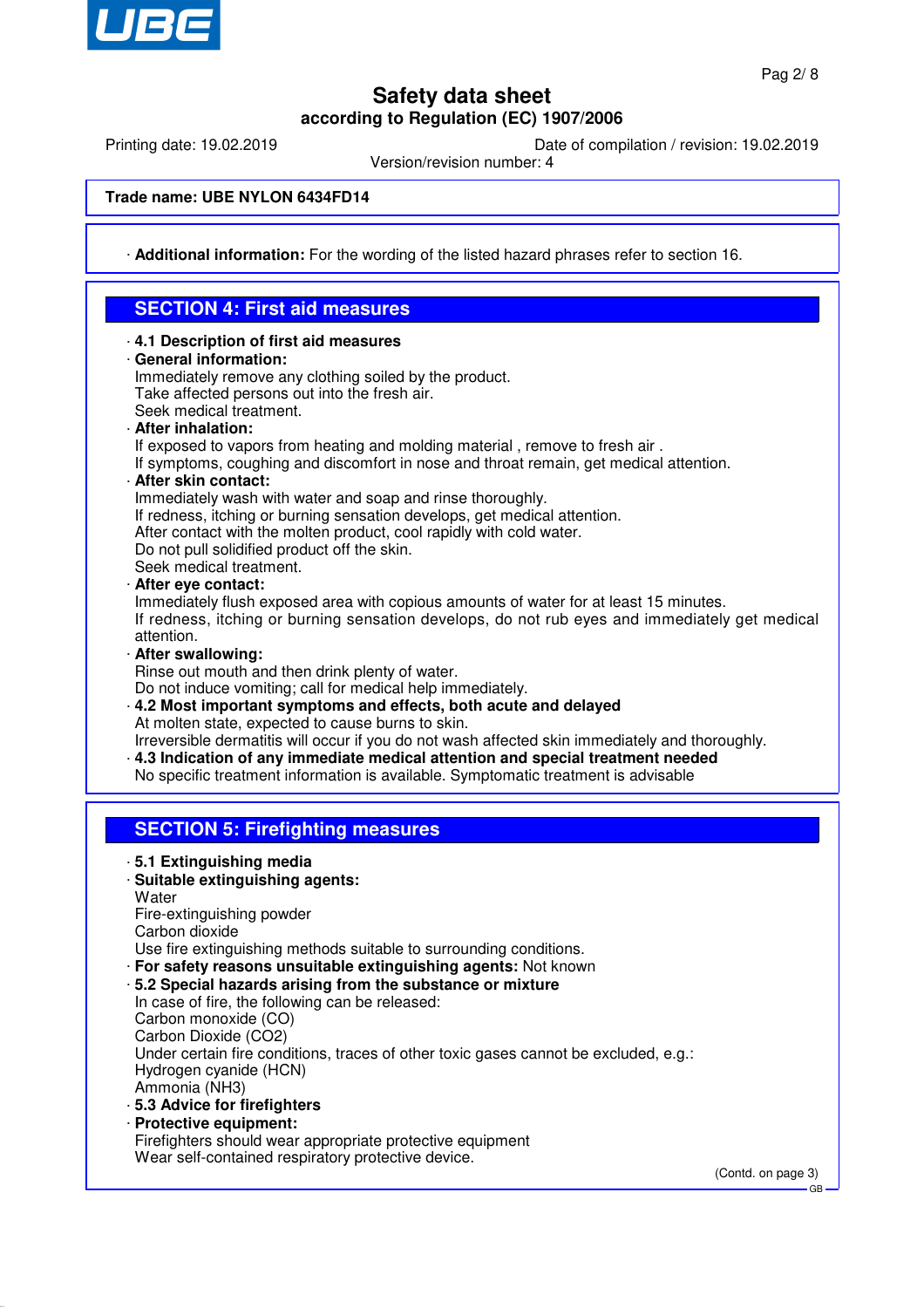

Printing date: 19.02.2019 Date of compilation / revision: 19.02.2019

Version/revision number: 4

#### **Trade name: UBE NYLON 6434FD14**

#### · **Additional information**

Cool endangered receptacles with water spray.

Collect contaminated fire fighting water separately. It must not enter the sewage system.

### **SECTION 6: Accidental release measures**

- · **6.1 Personal precautions, protective equipment and emergency procedures** Stop leak if you can do so without risk Remove combustible materials Ensure adequate ventilation Use personal protective equipment as indicated in paragraph 8 · **6.2 Environmental precautions:** Do not allow product to reach sewage system or any water course. Inform respective authorities in case of seepage into water course or sewage system. Do not allow to enter sewers/ surface or ground water. · **6.3 Methods and material for containment and cleaning up:** Sweep up to prevent slipping on polymer pellets Send for recovery or disposal in suitable receptacles. Dispose contaminated material as waste according to item 13. · **6.4 Reference to other sections** See Section 7 for information on safe handling. See Section 8 for information on personal protection equipment.
	- See Section 13 for disposal information.

### **SECTION 7: Handling and storage**

- · **7.1 Precautions for safe handling**
- Molten state:

Avoid skin contact with the liquefied material. Avoid breathing dust/fume/vapours. Keep away from foodstuffs, beverages and feed. Immediately remove all soiled and contaminated clothing Wash hands before breaks and at the end of work. Do not eat, drink, smoke or sniff while working.

· **Information about fire - and explosion protection:** No special measures required.

#### · **7.2 Conditions for safe storage, including any incompatibilities**

· **Storage:**

· **Requirements to be met by storerooms and receptacles:** Store in cool, dry conditions in well sealed receptacles.

- · **Information about storage in one common storage facility:** Not required.
- · **Further information about storage conditions:** None.
- · **7.3 Specific end use(s)**
- No further relevant information available.
- See item 1.2

### **SECTION 8: Exposure controls/personal protection**

· **Additional information about design of technical facilities:** Adequate ventilation should be maintained at handing. Additionally, local exhaust ventilation recommended at melting process.

(Contd. on page 4)

GB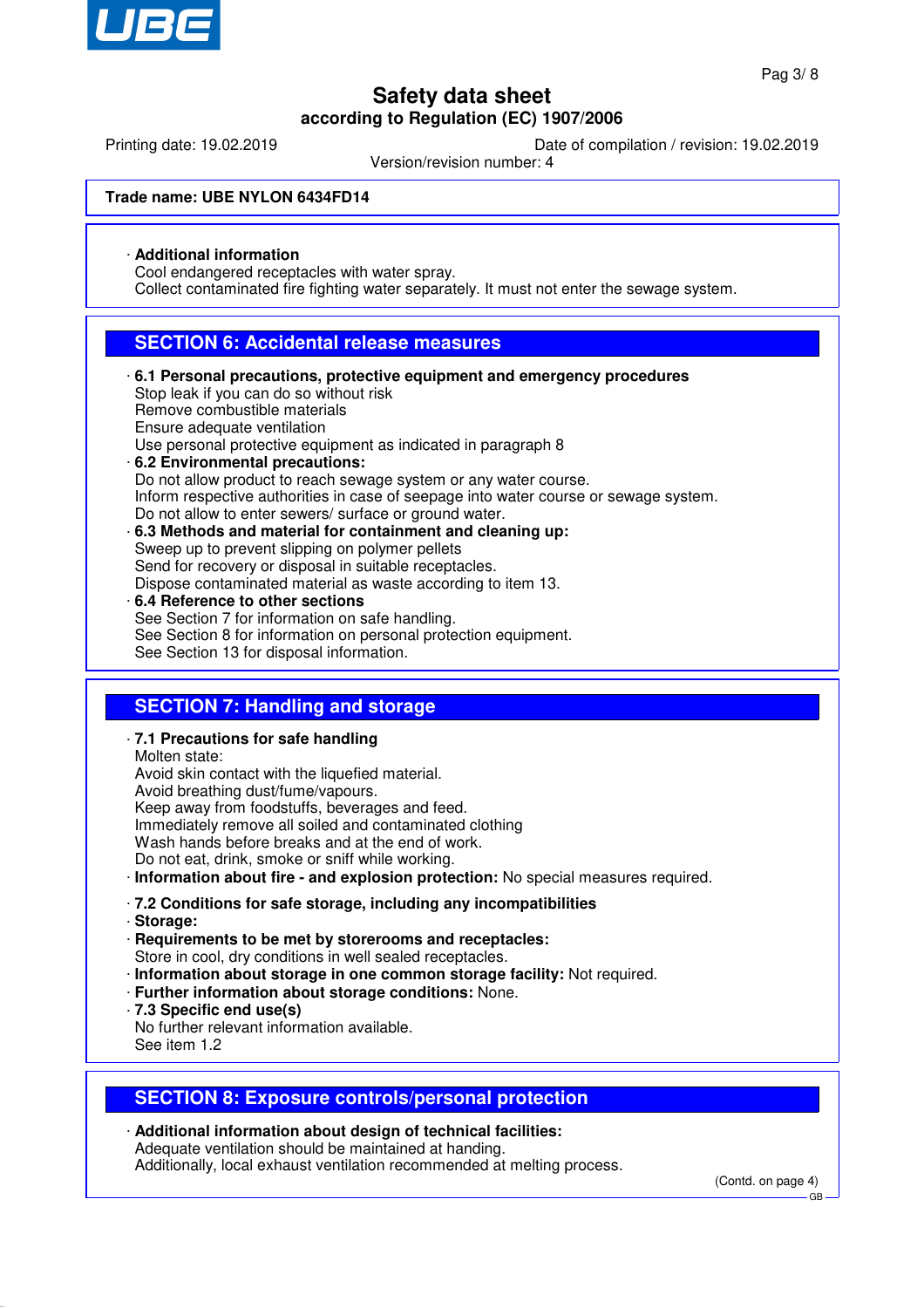

Printing date: 19.02.2019 Date of compilation / revision: 19.02.2019

Version/revision number: 4

#### **Trade name: UBE NYLON 6434FD14**

· **8.1 Control parameters** · **Ingredients with limit values that require monitoring at the workplace:** The product does not contain any relevant quantities of materials with critical values that have to be monitored at the workplace. · **DNEL (workers)** Not available · **DNEL (general population)** Not available data. · **Additional information:** The lists valid during the making were used as basis. · **8.2 Exposure controls** · **Appropriate engineering controls** Adequate ventilation should be maintained at handing. Additionally, local exhaust ventilation recommended at melting process. · **Personal protective equipment:** · **General protective and hygienic measures:** Wash hands before breaks and at the end of work. In accordance with Directive 89/686/EEC on personal protective equipment · **Respiratory protection:** Unnecessary under normal processing Molten state: Wear a respirator conforming to EN140 at least with Type A filter. · **Protection of hands:** Protective gloves Molten state: Heat protection gloves The glove material has to be impermeable and resistant to the product/ the substance/ the preparation. Due to missing tests no recommendation to the glove material can be given for the product/ the preparation/ the chemical mixture. Selection of the glove material on consideration of the penetration times, rates of diffusion and the degradation · **Material of gloves** The selection of the suitable gloves does not only depend on the material, but also on further marks of quality and varies from manufacturer to manufacturer. As the product is a preparation of several substances, the resistance of the glove material can not be calculated in advance and has therefore to be checked prior to the application. · **Eye protection:**



Safety glasses

Safety goggles should be worn. At treating hot polymer or molten polymer, face shield should be recommended.

- · **Skin and body protection:** Protective work clothing
- · **Limitation and supervision of exposure into the environment** Prevent the material from spreading into the environment.

(Contd. on page 5)

GB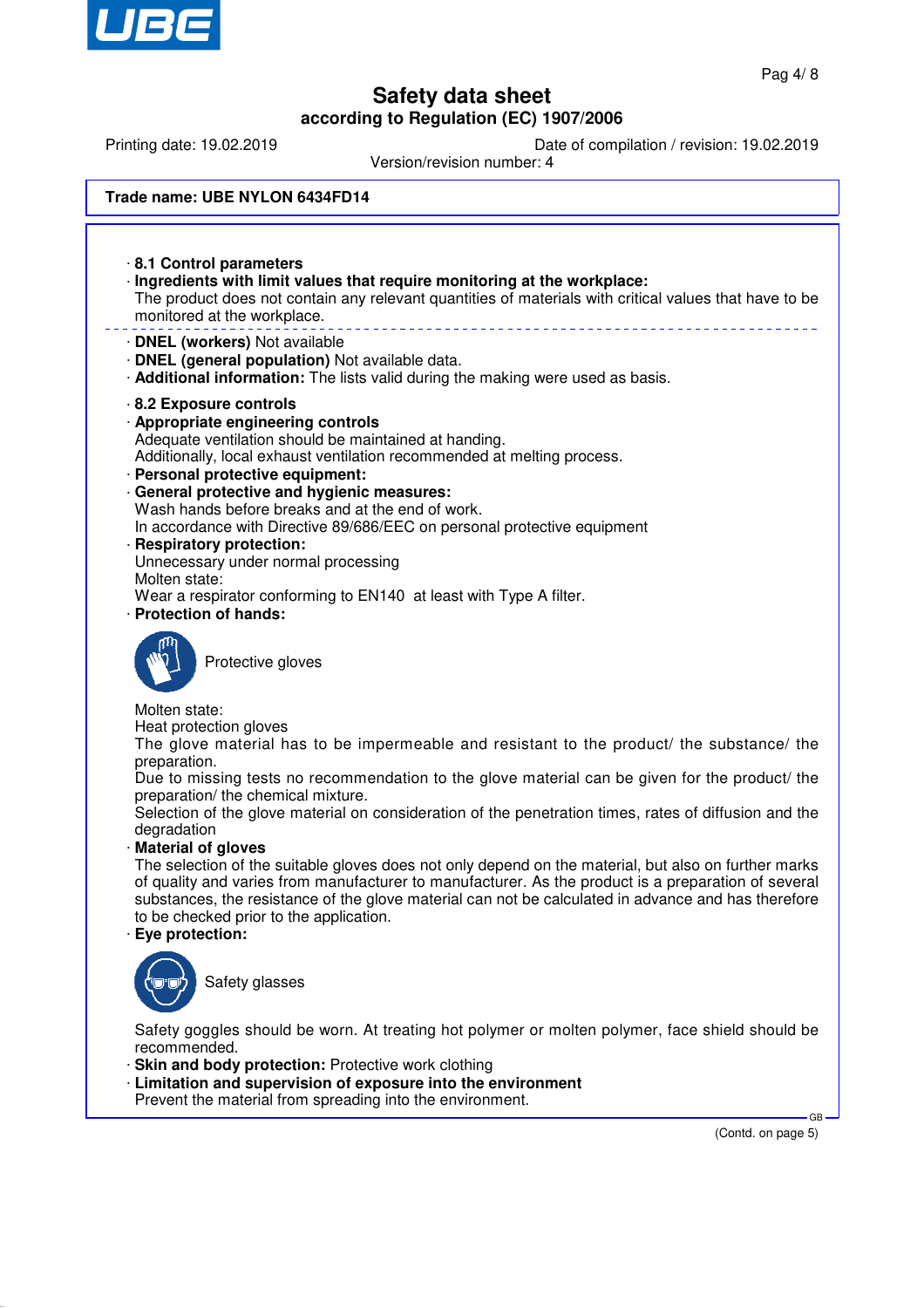

Printing date: 19.02.2019 Date of compilation / revision: 19.02.2019

Version/revision number: 4

#### **Trade name: UBE NYLON 6434FD14**

| .9.1 Information on basic physical and chemical properties<br>· General Information                                          |                                                                                                               |
|------------------------------------------------------------------------------------------------------------------------------|---------------------------------------------------------------------------------------------------------------|
| · Appearance:<br>Form:<br>Colour:<br>· Odour:                                                                                | <b>Pellets</b><br>Natural<br>Light                                                                            |
| · Odour threshold:                                                                                                           | Not applicable                                                                                                |
| · pH-value:                                                                                                                  | Not applicable.                                                                                               |
| Change in condition<br>Melting point/freezing point:<br>Initial boiling point and boiling range: Not determined for mixture. | Not determined for mixture.                                                                                   |
| · Flash point:                                                                                                               | Not applicable.                                                                                               |
| · Flammability (solid, gas):                                                                                                 | Not determined for mixture.                                                                                   |
| · Decomposition temperature:                                                                                                 | Not determined for mixture.                                                                                   |
| · Auto-ignition temperature:                                                                                                 | Not determined for mixture.                                                                                   |
| · Explosive properties:                                                                                                      | Product does not present an explosion hazard.                                                                 |
| <b>Explosion limits:</b><br>Lower:<br>Upper:<br>Oxidising properties                                                         | Not determined.<br>Not determined.<br>Not determined for mixture.                                             |
| · Vapour pressure:                                                                                                           | Not applicable because it is a solid mixture                                                                  |
| · Density:<br>· Vapour density<br><b>Evaporation rate</b>                                                                    | Not determined.<br>Not applicable.<br>Not applicable because it is a solid mixture                            |
| · Solubility in / Miscibility with<br>water:                                                                                 | Insoluble.                                                                                                    |
| · Partition coefficient: n-octanol/water:                                                                                    | Not determined for mixture.                                                                                   |
| · Viscosity:<br>Dynamic:<br>Kinematic:<br>· 9.2 Other information                                                            | Not applicable.<br>Not applicable because it is a solid mixture<br>No further relevant information available. |

## **SECTION 10: Stability and reactivity**

· **10.1 Reactivity**

Dangerous reactions are not expected handling the product according to its intended use. · **10.2 Chemical stability** The product is stable if stored and handled as prescribed/indicated

- · **Thermal decomposition / conditions to be avoided:**
- Stable at environment temperature.

No decomposition if used and stored according to specifications.

- · **10.3 Possibility of hazardous reactions** No dangerous reactions known.
- · **10.4 Conditions to avoid**

Avoid heat, flames, sparks and other sources of ignition.

(Contd. on page 6)

GB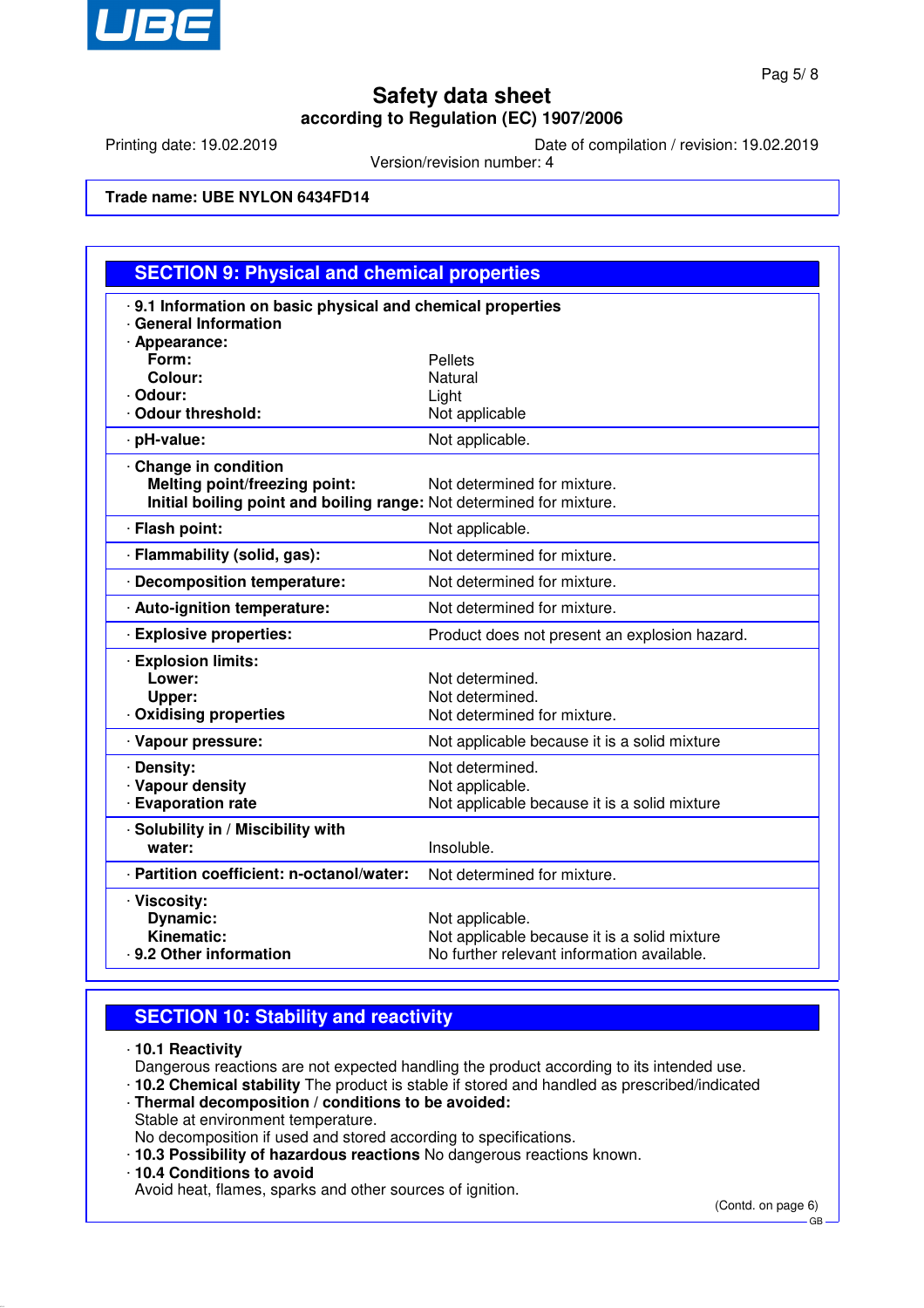

Printing date: 19.02.2019 Date of compilation / revision: 19.02.2019

Version/revision number: 4

#### **Trade name: UBE NYLON 6434FD14**

Avoid high temperature

- · **10.5 Incompatible materials:** Oxidizing agents, acids, bases and reactive agents.
- · **10.6 Hazardous decomposition products:**
- Carbon monoxide
- Carbon dioxide

Hydrogen cyanide (prussic acid)

Ammonia

### **SECTION 11: Toxicological information**

- · **11.1 Information on toxicological effects**
- · **Acute toxicity** Based on available data, the classification criteria are not met.
- · **Primary irritant effect:**
- · **Skin corrosion/irritation** Based on available data, the classification criteria are not met.
- · **Serious eye damage/irritation** Based on available data, the classification criteria are not met.
- · **Respiratory or skin sensitisation** Based on available data, the classification criteria are not met.
- · **Other information (about experimental toxicology):**
- Aspiration hazard: No further relevant information available.
- · **Acute effects (acute toxicity, irritation and corrosivity)**
- STOT-single exposure: Not available
- No further relevant information available.
- · **CMR effects (carcinogenity, mutagenicity and toxicity for reproduction)**
- · **Germ cell mutagenicity** Based on available data, the classification criteria are not met.
- · **Carcinogenicity** Based on available data, the classification criteria are not met.
- · **Reproductive toxicity** Based on available data, the classification criteria are not met.
- · **STOT-single exposure** Based on available data, the classification criteria are not met.
- · **STOT-repeated exposure** Based on available data, the classification criteria are not met.
- · **Aspiration hazard** Based on available data, the classification criteria are not met.

### **SECTION 12: Ecological information**

- · **12.1 Toxicity**
- · **Aquatic toxicity:** No further relevant information available.
- · **12.2 Persistence and degradability** Not determined for mixture.
- · **12.3 Bioaccumulative potential** No further relevant information available.
- · **12.4 Mobility in soil** No further relevant information available.
- · **Additional ecological information:**
- · **General notes:**

Do not allow undiluted product or large quantities of it to reach ground water, water course or sewage system.

- · **12.5 Results of PBT and vPvB assessment**
- · **PBT:** Not applicable.
- · **vPvB:** Not applicable.
- · **12.6 Other adverse effects** No further relevant information available.

### **SECTION 13: Disposal considerations**

- · **13.1 Waste treatment methods**
- · **Recommendation**

Chemical residues generally count as special waste Disposal must be made according to official regulations.

GB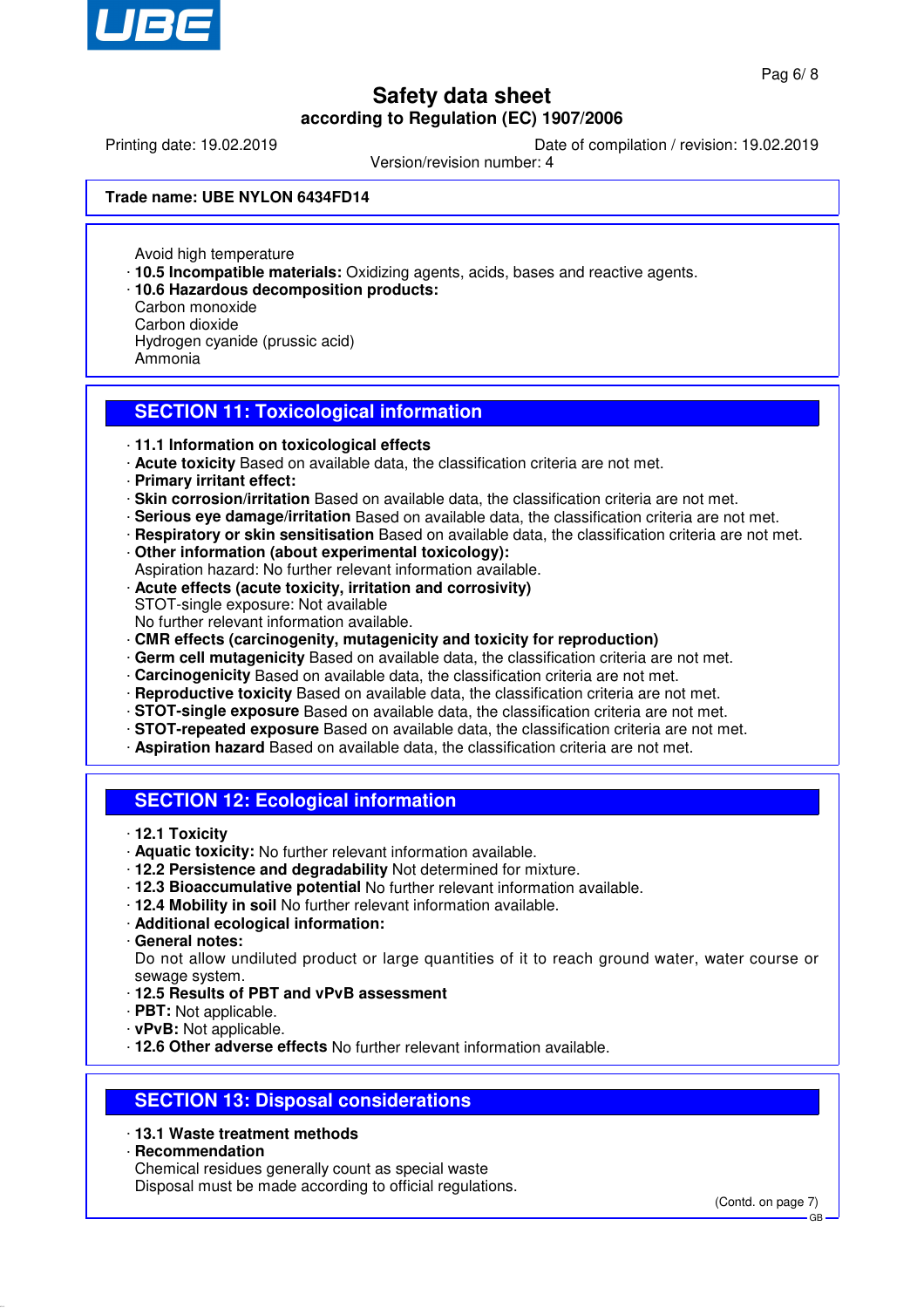

Printing date: 19.02.2019 Date of compilation / revision: 19.02.2019

Version/revision number: 4

**Trade name: UBE NYLON 6434FD14**

Smaller quantities can be disposed of with household waste.

- · **Uncleaned packaging:**
- · **Recommendation:**

Packaging may contain residues of the product and should be treated accordingly.

|  |  | <b>SECTION 14: Transport information</b> |
|--|--|------------------------------------------|
|  |  |                                          |

| 14.1 UN-Number<br>· ADR, ADN, IMDG, IATA                                                      | Not applicable              |  |
|-----------------------------------------------------------------------------------------------|-----------------------------|--|
| 14.2 UN proper shipping name<br>· ADR, ADN, IMDG, IATA                                        | Not applicable              |  |
| 14.3 Transport hazard class(es)                                                               |                             |  |
| · ADR, ADN, IMDG, IATA<br>· Class                                                             | Not applicable              |  |
| 14.4 Packing group<br><b>ADR, IMDG, IATA</b>                                                  | Not applicable              |  |
| 14.5 Environmental hazards:<br>· Marine pollutant:                                            | No.                         |  |
| · 14.6 Special precautions for user                                                           | Not applicable.             |  |
| 14.7 Transport in bulk according to Annex II<br>of Marpol and the IBC Code<br>Not applicable. |                             |  |
| · Transport/Additional information:                                                           | Not classification assigned |  |
| · UN "Model Regulation":                                                                      | Not applicable              |  |
|                                                                                               |                             |  |

### **SECTION 15: Regulatory information**

- · **15.1 Safety, health and environmental regulations/legislation specific for the substance or mixture**
- · **Additional Information:**

No obligation to perform SDS since it is not a hazardous substance/mixture

This substance/mixture does not legally require an SDS based on Regulation 1907/2006 (REACH). However,this SDS format, is utilized to supply information required according to Article 32 of REACH.

· **15.2 Chemical safety assessment:** A Chemical Safety Assessment has not been carried out.

### **SECTION 16: Other information**

This Safety Data Sheet is a Provisional Safety Data Sheet since it is for a product under development.

This information is based on our present knowledge. However, this shall not constitute a guarantee for any specific product features and shall not establish a legally valid contractual relationship.

#### · **Training hints**

Specific training of workers to comply with the requirements specified in the Safety Data Sheet is required.

(Contd. on page 8) GB